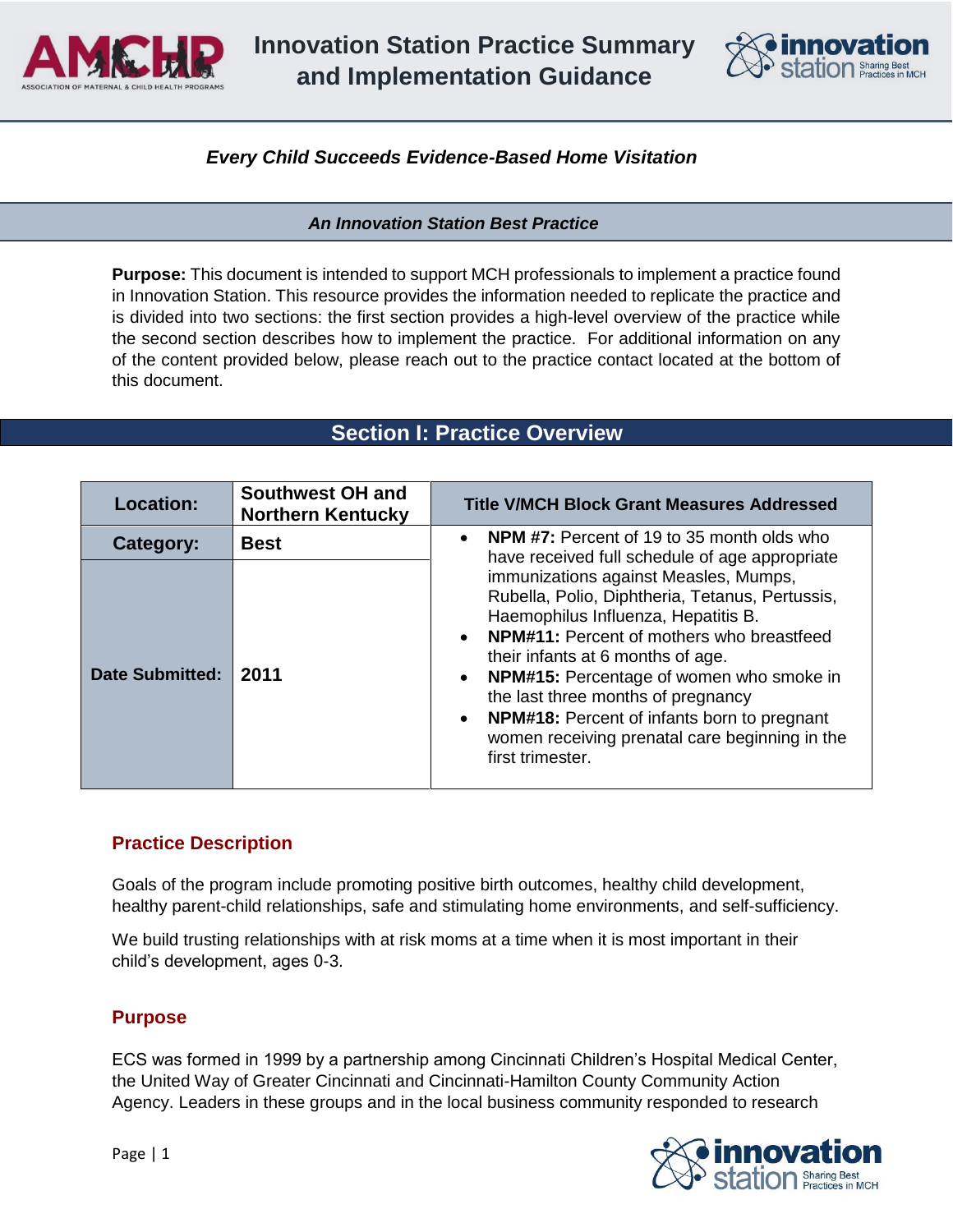that clearly shows the birth to age three window as a time of incredible growth and development for a child – physically, emotionally and cognitively. Nurturing parent-child interactions are necessary for children to develop optimally and, without such, developmental shortfalls can be difficult or even impossible to overcome later in life. Poor access to healthcare and lack of appropriate care and nurturing at home put children at risk for slowed brain development, accidents, and a disadvantaged start in school, leading to long-term academic struggles. ECS was created to give high-risk mothers a way to ensure an optimal start in life for their children.

### **Our values**

### **We believe:**

### 1. **All children deserve an optimal start.**

Every Child Succeeds is based on a strong scientific foundation demonstrating that a nurturing and stimulating environment in the first 1,000 days of life promotes optimal brain growth, cognitive development, psycho-social adjustment, emotional and behavioral health, and a significant, long term change in child and family trajectories.

Every Child Succeeds draws upon research in child health, brain development, social ecology and prevention science to deliver a high quality, strong program. Principles and findings from diverse disciplines and theoretical perspectives will be used to support both the program objectives and services provided.

### 2. **All parents want to be good parents.**

Every Child Succeeds helps parents create a stimulating, nurturing environment that is essential for brain development and the best start in life. Every Child Succeeds encourages independence, autonomy, problem solving skills, and self-reliance.

### 3. **What we do and how we do it matters**.

High quality, evidence-based programs implemented with fidelity will optimize developmental trajectories of children.

Program decisions must be data driven, utilizing the best available information and continual testing for improvement.

### **Our Guiding Principles**

Every Child Succeeds is a voluntary prevention program based on foundational principles:

- Enrolling mothers prenatally or during the first few months after birth and extending visits over the first years of life maximizes the potential for good physical health, optimal psychosocial adjustment and readiness for school.
- Promoting a strong and close bond between the parent and child is essential for future social-emotional adjustment and ability to form healthy relationships.
- Providing services in the home removes barriers to participation and fosters safe, nurturing and stimulating environments needed for optimal child growth and development.
- Working with other community partners allows Every Child Succeeds to be an effective part of a continuum care.

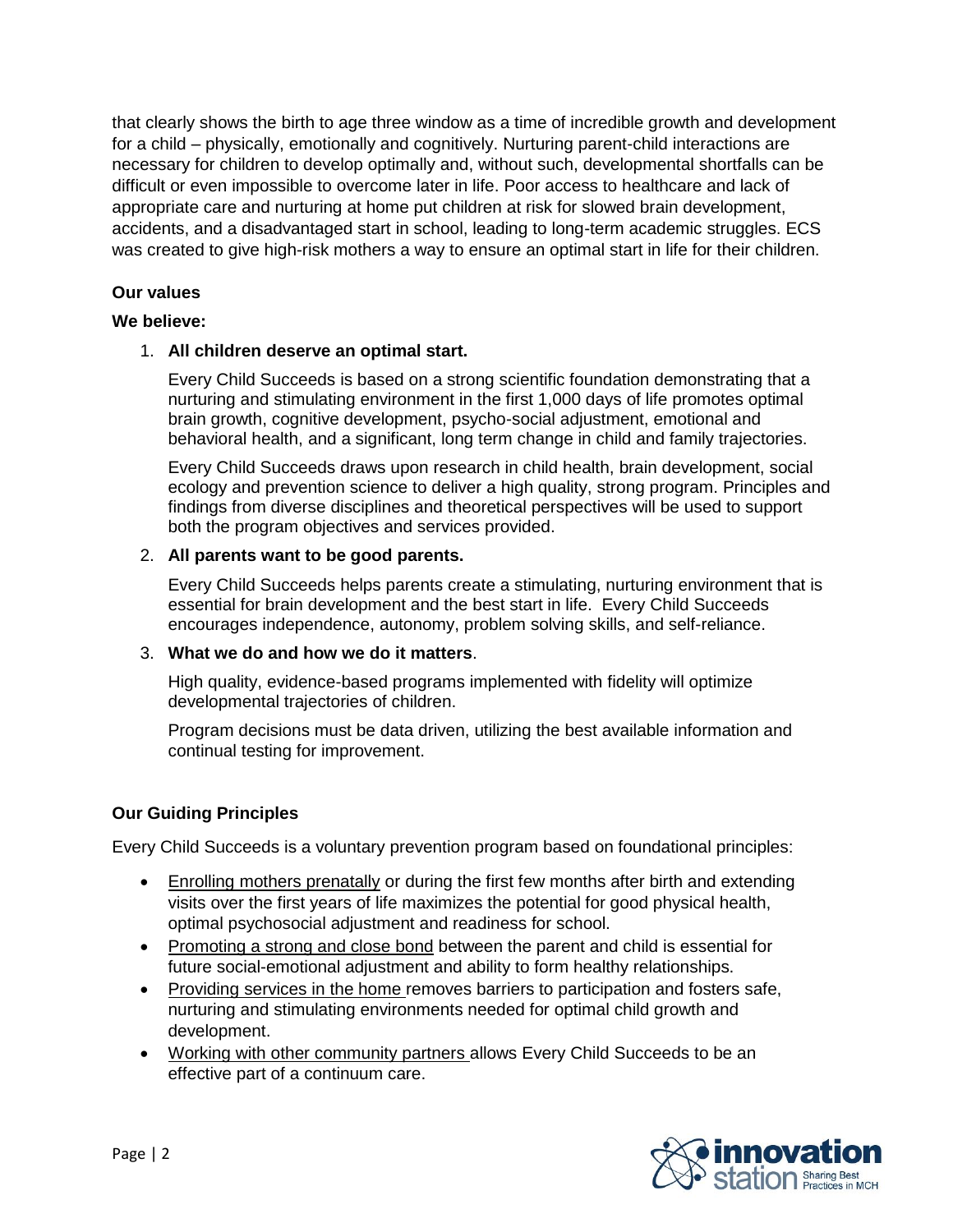- Engaging communities in the important role of raising healthy and successful children will enhance program outcomes.
- Respecting and reflecting cultural differences are essential for success.
- Generating new information through scientific research is fundamental to improving the impact of our programs, and ensuring family/community success.

Critical to developing our practice was determining the **target population**: single, low income, first-time mothers, who often lack access to healthcare. Engaging moms prenatally or just after birth allows ECS to impact the trajectory of high-risk children during the most important time in their development, ages 0-3.

Program elements include implementing evidence-based home visitation models; building a robust data collection and reporting system to capture learnings; using continuous quality improvement techniques; and adding program enhancements to improve outcomes and respond to family and community needs – all leading to innovative strategies.

## **Practice Foundation**

ECS works together with low-income families to support them in building core capabilities for life, focusing on the relationship between parent and child. The program is based on a strong scientific foundation that a nurturing, stimulating environment prenatally and during the first 1,000 days of life promotes optimal brain growth, cognitive development, and emotional and behavioral health - all leading to long-term changes in the family's trajectory.

ECS draws upon research in child health, social ecology, self-efficacy and prevention science to support healthy birth outcomes, age-appropriate child development, parental nurturing capacity, and improved economic self-sufficiency. To achieve these goals, the program uses proven family-centered strategies, modelling and coaching, data driven decision making and wellestablished quality improvement methods. ECS adheres to the standards of four home visitation models - Healthy Families America, HANDS, Early Head Start and SafeCare – that have been identified by HRSA as supported by robust evidence of effectiveness.

At the core of the service is a trusting, caring relationship that the home visitor establishes with the family, based on mutual respect and on recognition that *the parent is the expert on her child's development*. Recognizing the parent's desire to be a great parent and operating within the context of a supportive, encouraging relationship, the home visitor is able to coach the family to success. ECS also:

- Targets first-time parents, who are just learning the parental role and are eager for information but often lack essential social support
- Engages moms prenatally or just after birth and provides regular home visits until the child turns 3
- Promotes a strong and close bond between the parent and child as the basis of future social-emotional adjustment and ability to form healthy relationships
- Serves multi generations: parent (mom and/or dad) plus child and often grandmother/aunt
- Respects cultural differences

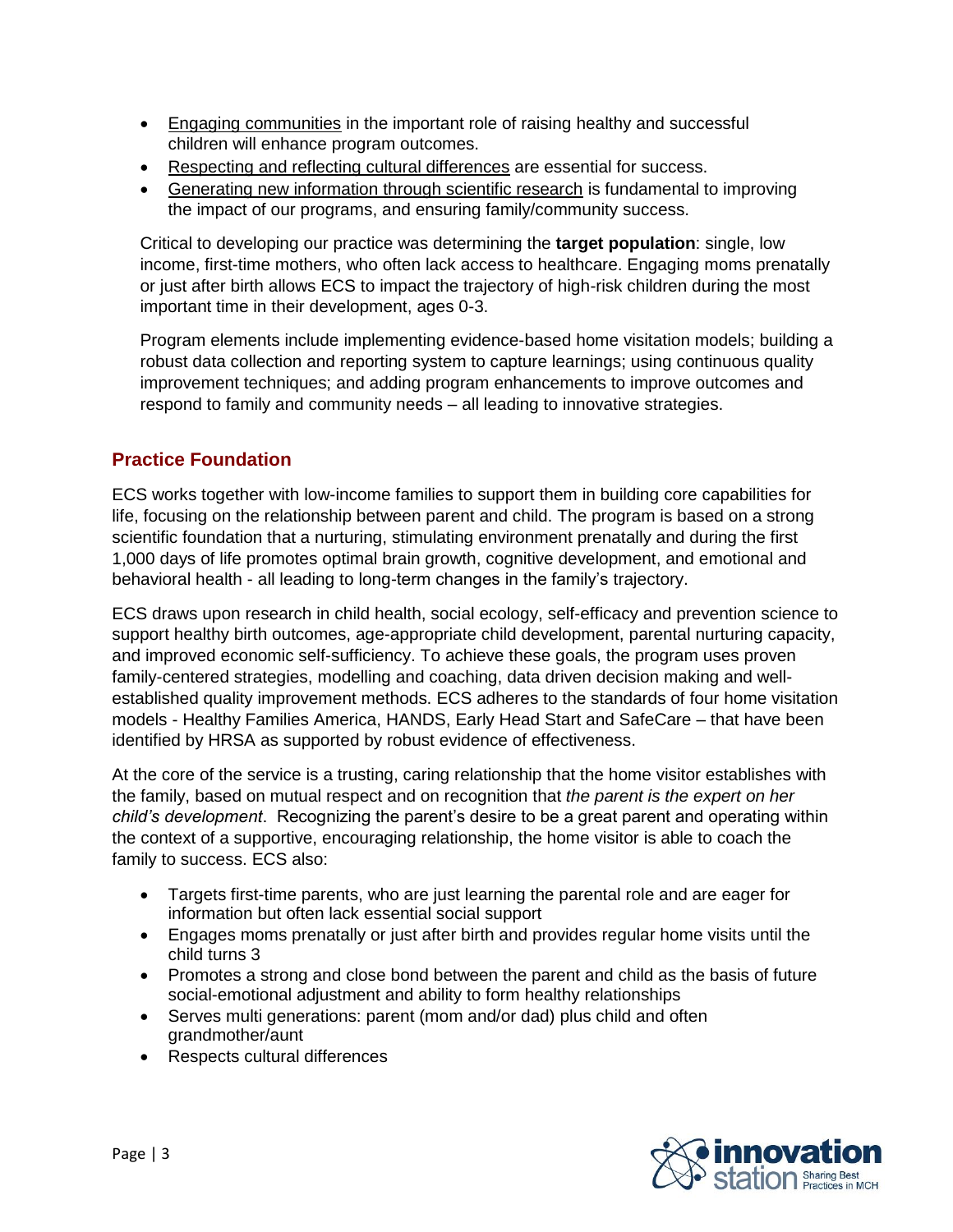## **Core Components**

Core components are those essential practice elements which are observable and measurable.

• *Example: The goal of our program was to improve the number of perinatal depression screens among OB/GYN providers. We did this by conducting a yearlong practice improvement program for OBGYN practices across the state. The core components of this program included virtual training by a nurse educator, provision of a referral sheet tailored to the local area for positive screened women, and follow-up with practices by our program manager.*

ECS home visitors are *highly trained professionals* who build parental confidence and skills by tapping into the family's strengths, being empathic, exploring problem solving approaches and promoting opportunities for reflection. The visitors use Motivational Interviewing, a proven strategy for stimulating behavior change. They provide trauma informed care to cultivate positive coping mechanisms and stress-reducing strategies. Most important, visitors help create resiliency in families and buffer toxic stress through infusion of joyful and positive experiences!

**Regular home visits** starting prenatally and continuing until age three that include initial risk assessment, goalsetting, curriculum, screening and assessments, connection to community resources and transition support at age three.

**ECS Home Visit Planning Guides** integrate curricula and assist home visitors in preparing for visits with families. Guides are divided into four program phases: Prenatal, Infancy, Toddler and Preschool. The Guides address six domains: Parental Health, Parenting, Child Development, Personal and Environmental Safety, Social Supports, and Life Course Development. The Guides are structured to provide a comprehensive home visit. Training ensures that visitors use guides while allowing families to drive the service.

**Quality Improvement:** Using the Model for Improvement, we systematically collect data on multiple process and outcome indicators to reflect program impact. These data are produced monthly and quarterly in CQI formats including trend charts, red-green charts, and control charts. Data are transparent such that all agencies view their performance as well as their peers relative to program impacts. Improvement projects are conducted throughout the organization to conduct "small tests of change," sometimes involving a single family or home visitor. PDSA (Plan-Do-Study-Act) cycles are implemented to identify new practices to improve performance. A key value of CQI is that it allows program to adapt evidence-based models to local conditions in a systematic and data-driven way. As a result, it is a solution to the inevitable problems encountered when evidence-based programs developed in highly controlled conditions circumstances are applied in real world settings.

**Highly integrated program and evaluation** facilitates data driven decision-making at all levels of the organization, from the home visitor to the collaborative's president. It is the bedrock of the logic model.

**Credentialed home visitors** with weekly one-on-one reflective supervision support. Training is comprehensive and builds competencies in visitors.

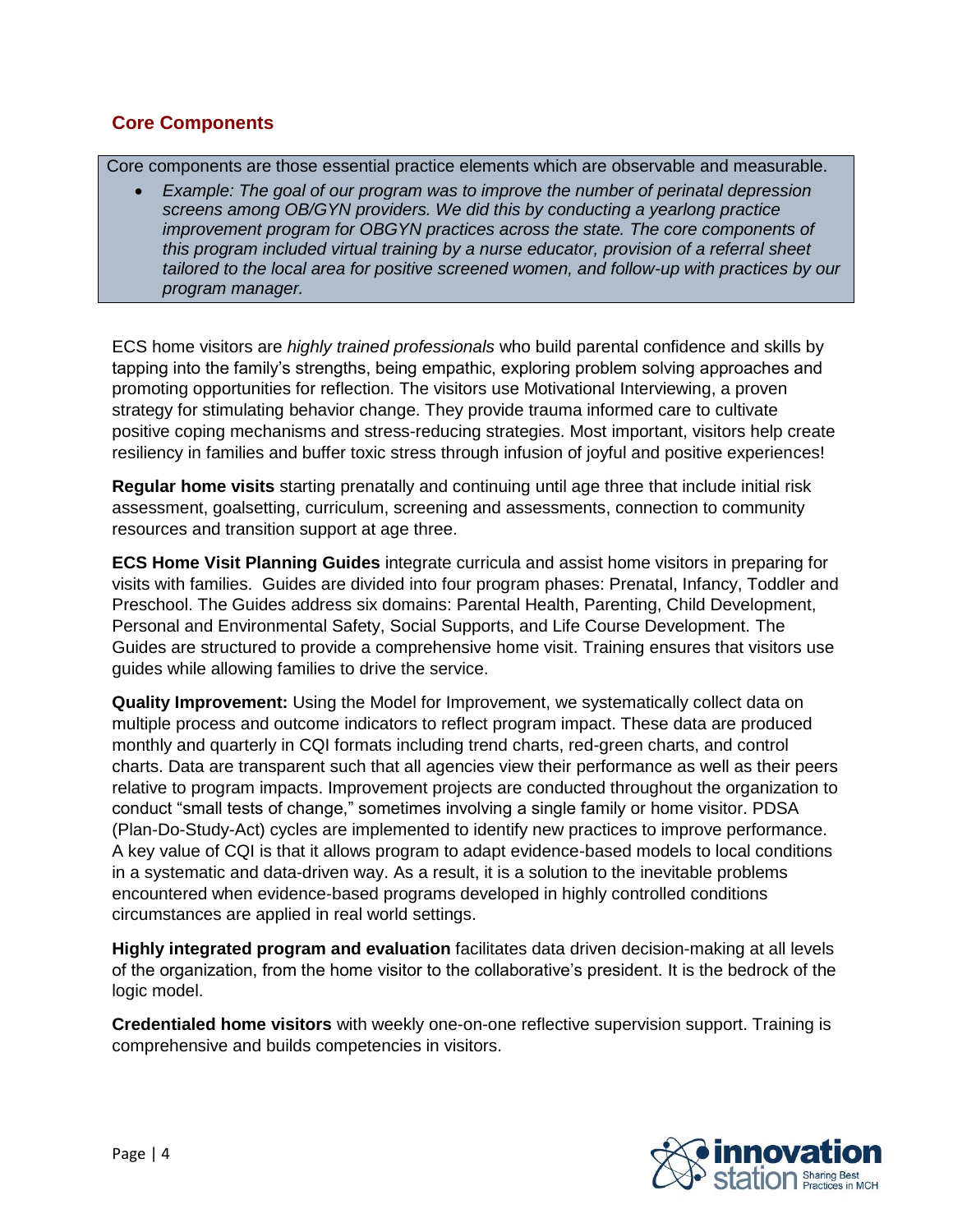### **Practice Activities**

The Core Components described below are key to home visiting and delivering services to clients:

| <b>Core Component</b>             | <b>Activities</b>                                                                                                                                                                                  | <b>Operational Details</b>                                                                                                                                                                                                                                                                                                                                                                                                                                                           |  |
|-----------------------------------|----------------------------------------------------------------------------------------------------------------------------------------------------------------------------------------------------|--------------------------------------------------------------------------------------------------------------------------------------------------------------------------------------------------------------------------------------------------------------------------------------------------------------------------------------------------------------------------------------------------------------------------------------------------------------------------------------|--|
| <b>Screening &amp; Assessment</b> | Screen for maternal<br>depression and child<br>development<br>Program assesses home<br>environment for safety<br>and psycho-social<br>factors.                                                     | Screening and assessment on a regular<br>$\bullet$<br>schedule by trained staff.<br>Use screening and assessment data to<br>$\bullet$<br>develop the plan for services and<br>appropriate referrals for parent and<br>child.                                                                                                                                                                                                                                                         |  |
| <b>Referrals</b>                  | Referrals and<br>linkages to external<br>community resources<br>Connects families to<br>health, education and<br>social services                                                                   | Provide referrals and linkages to<br>$\bullet$<br>external community resources that are<br>identified with families and/or individual<br>family members.<br>Social supports must be integrated into<br>$\bullet$<br>a broad network of family services in<br>order to meet the varying needs of<br>families (Thompson, 2015). There is<br>increased evidence that adequate social<br>and material supports are necessary for<br>children's safety (Pelton, 2015;<br>Thompson, 2015). |  |
| <b>Goal setting</b>               | Develop family plan in<br>partnership with parents<br>Helps families develop<br>achievable goals,<br>making the process less<br>intimidating by breaking<br>it down into small<br>manageable steps | Identify goals that will drive service<br>$\bullet$<br>delivery and ensure that services are<br>highly individualized. Goals are created<br>within 45 days of enrollment and then<br>updated every six months.                                                                                                                                                                                                                                                                       |  |
| <b>Curriculum</b>                 | Presenting prenatal and<br>postnatal curriculum<br>topics and activities with<br>the families.                                                                                                     | Visitors are trained to deliver the<br>$\bullet$<br>Growing Great Kids Curriculum based<br>on child's age and parents' interest.                                                                                                                                                                                                                                                                                                                                                     |  |
| <b>Observation</b>                | Use CHEERS to<br>document attributes of<br>parent child interaction.                                                                                                                               | Visitors trained to observe parent child<br>$\bullet$<br>interaction and document after each<br>home visitor what they observed.                                                                                                                                                                                                                                                                                                                                                     |  |
| <b>Supervision</b>                | Weekly sessions with a<br>trained supervisor                                                                                                                                                       | This is time to focus on the home visitor,<br>$\bullet$<br>who is working in highly challenging<br>circumstances and benefits from<br>reflective practice.                                                                                                                                                                                                                                                                                                                           |  |

## **Evidence of Effectiveness (e.g. Evaluation Data***)*

The ECS evaluation and research plan was developed to meet the multiple objectives of the organization. As a "real world" community-based program with an integrated evaluation and research component, the evaluation and research plan had the following overarching objectives:

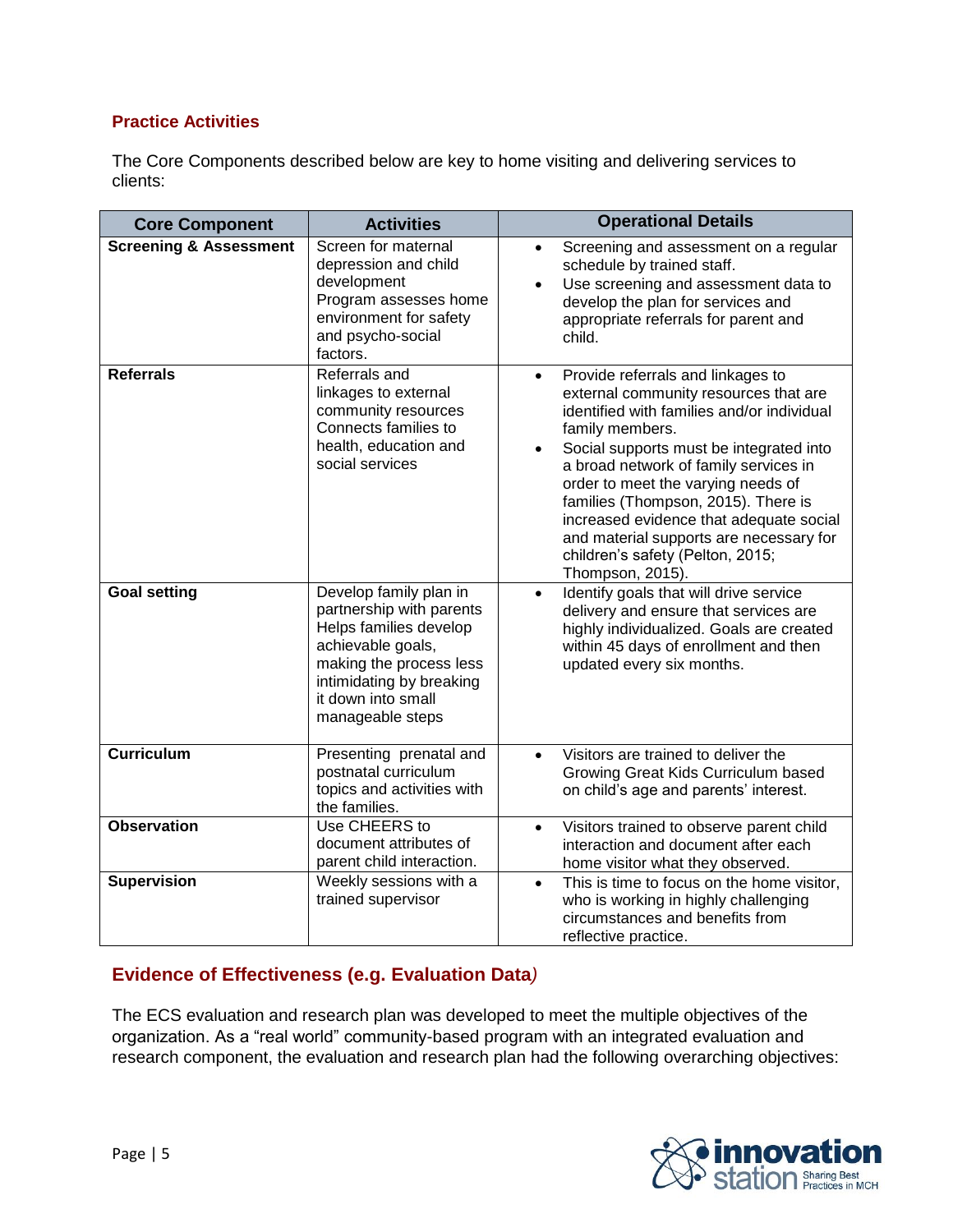- 1. Provide reliable and valid data on child and family functioning in order to document outcomes.
- 2. Collect data on potential moderators and mediators of outcomes.
- 3. Use data to improve the program locally.
- 4. Use data to identify new areas of inquiry that are subsequently examined using rigorous designs and funded through external research grants.

Control Group and Design. It was recognized that a control group was important to answer specific questions about the effectiveness of the program and mediators and moderators of outcomes. Community concerns regarding a clinical trial design led to the decision to use a quasi-experimental design in which all participants would receive home visitation services and data would be collected with all participants.

Measures. Home visitation is designed to yield positive outcomes in a variety of domains. These include child health, child development, child social and emotional functioning, nurturant parenting, maternal substance use, and maternal life course. Moreover, there are a number of factors that may moderate or mediate outcomes. As a result, there are numerous relevant variables that can be measured in home visitation. Selection of instruments was driven by the need to measure multiple domains to document key outcomes, feasibility, home visitor and mother burden, usefulness for home visitors in providing services, interest expressed by various ECS constituents, and cost. Some variables were selected based on hypotheses about their importance to functioning and outcomes (e.g., depression), while others were selected in anticipation of the need to document specific outcomes (e.g., immunizations) relative to benchmarks. We selected a battery of measures of child and family functioning that was designed to address and balance the needs described above.

Data Management. A robust and flexible data management system is essential for a successful evaluation and CQI program. We developed eECS, a web-based system uniquely designed to meet the needs of ECS. Home visitors gather and upload data to eECS, which in turn provides real time access to information by ECS administration and evaluators. eECS is used to provide standard reports to home visitors and agencies, generate invoices for billing, and manage data for subsequent analysis.

## **Replication**

While Every Child Succeeds operates in the Greater Cincinnati region, our outcomes and efficiencies have been so successful that ECS is now the model of home visitation on which the State of Ohio bases its *Help Me Grow* program (as of July 2012). *Help Me Grow* is Ohio's birthto-3 system for funding the implementation and maintenance of coordinated family-centered services for expectant parents, newborns, infants and toddlers (www.ohiohelpmegrow.org). In addition, we have contracted with the State of Ohio to create home visitor training modules for the statewide program.

ECS serves as a consultant and leader in developing and carrying out home visitation programs in communities outside of Ohio as well.

• In Connecticut, we have partnered with The Children's Trust Fund to implement and evaluate the Maternal Depression Treatment Program across the state.

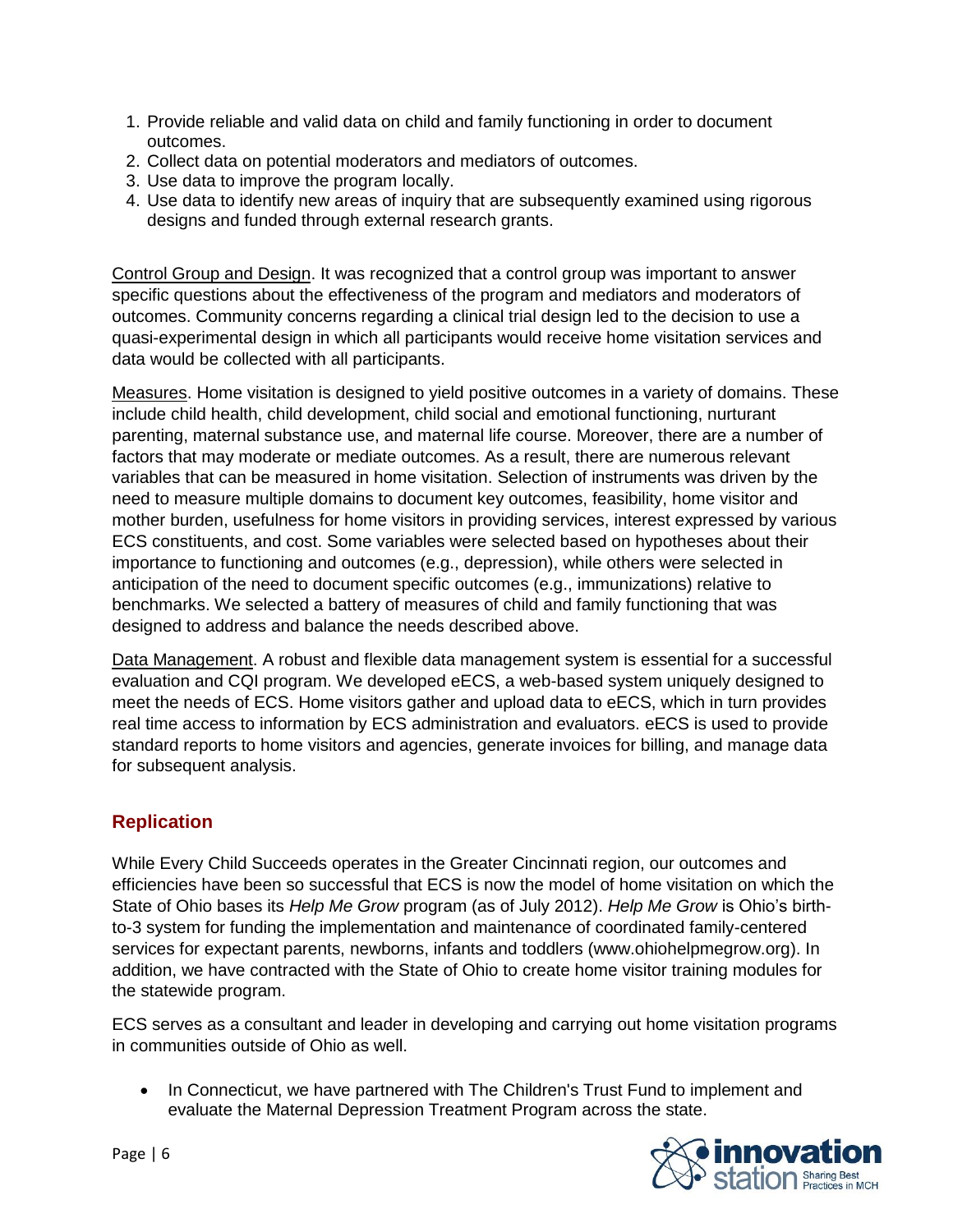- In Boston, Massachusetts, we are partnering with the local United Way, also to train therapists in administer IHCBT Maternal Depression Treatment Program through a home visitation methodology.
- ECS is consulting with Hawaii's statewide Healthy Start program, through an ACYF grant to improve the implementation of their well-respected statewide program. We are working with Dr. Anne Duggan (Johns Hopkins University) specifically on Continuous Quality Improvement, in terms of how we have constructed and applied our own CQI program.
- We are in discussion with Little Rock, Arkansas Children's Hospital, to replicate the ECS program, with emphasis on linking the transition from home visitation during 0-3 to another home visitation program that exists in Little Rock for 3-5 year olds.

In its first 20 years of existence, Every Child Succeeds has been accepted and offered 137 conference presentations and had 51 articles published in peer reviewed journals.

# **Section II: Practice Implementation**

### **Internal Capacity**

ECS has 85 home visitors and 14 supervisors working in seven counties. In addition, there are three depression treatment therapists and 17 staff at the central office to handle marketing, referrals, billing, fundraising, quality improvement and research and evaluation.

### **Collaboration/Partners**

Every Child Succeeds (ECS) is an organization that was founded in collaboration and has successfully operated via collaboration for 20 years. The United Way of Greater Cincinnati (UWGC) took the lead in identifying a community need and then acting as the central organizer to pull together the community resources and leadership available to address this need. UWGC brought together Cincinnati-Hamilton County Community Action Agency/Head Start (CAA), for its extensive access to at-risk families in Greater Cincinnati, and Cincinnati Children's Hospital Medical Center (CCHMC), for its research capabilities and academic rigor, to address this issue in which social health and medical health intertwine. To provide ongoing leadership, the three organizations agreed to form one central organization, dedicated to the selected population and drawing on the resources of all three founding groups: Every Child Succeeds (ECS) was born.

ECS was formed to act as the permanent central leader in addressing early childhood wellness. United Way continues to provide leadership as well as significant funding for ECS, and they further efforts by using their access to the public and private sectors to continuously shape the local social agenda. Representatives from UWGC, CAA and CCHMC sit on the ECS Board of Directors, thus providing ongoing leadership, direction and decision-making for our organization.

We decided to collaborate with existing social service agencies to fulfill our need for qualified home visitors, and we now partner with eight agencies, located in various communities of Greater Cincinnati and Northern Kentucky. ECS provides training and an extensive curriculum for home visitors to follow with at-risk mothers and their children ages 0-3. In this model, ECS provides central management: dedicated resources for leadership, long-term planning,

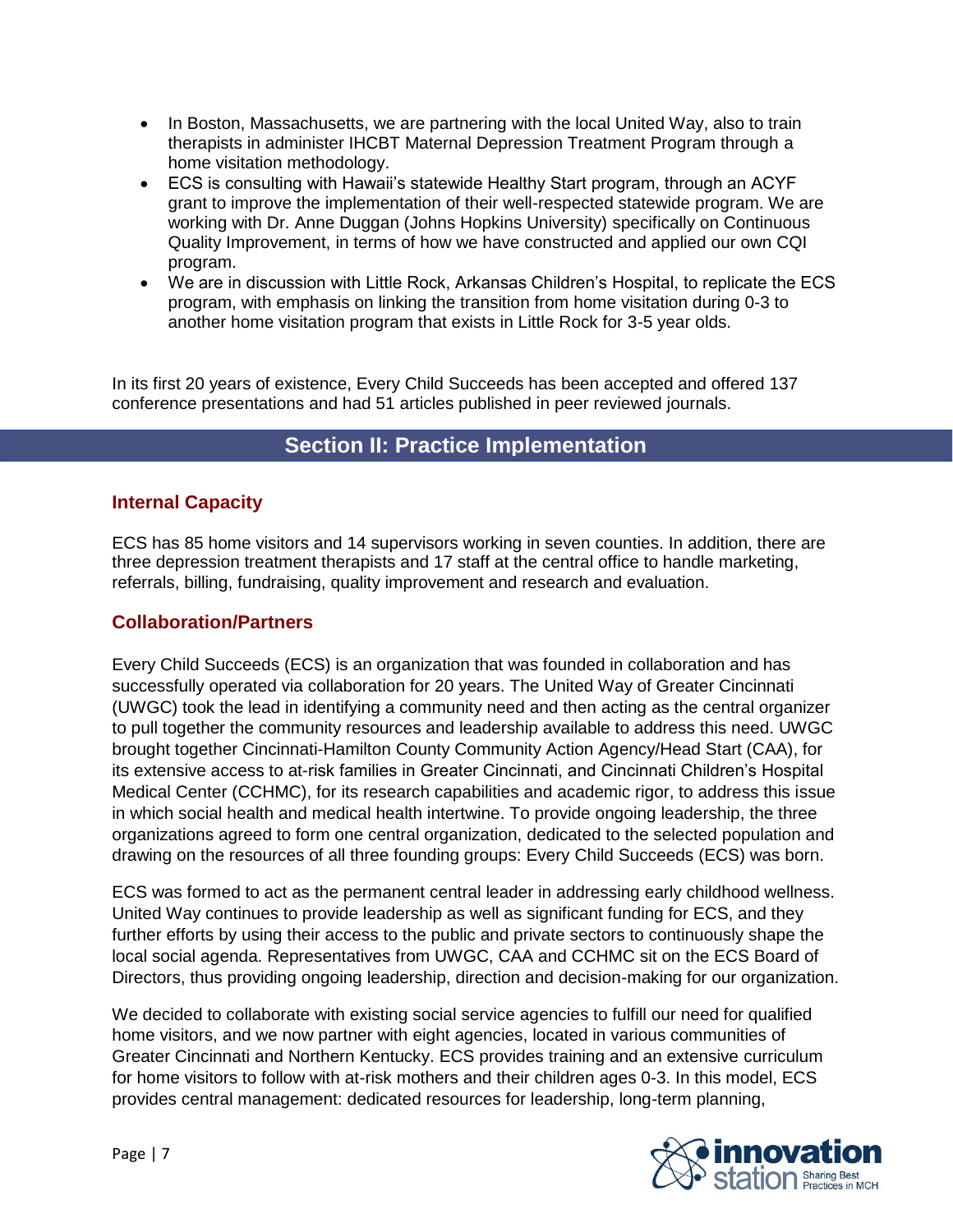marketing, billing, fundraising and other operational activities. The agencies we partner with are decentralized service providers: they provide a large client referral base, a wider reach into the community, efficient and cost-effective service delivery and professional knowledge. Agency home visitors can focus solely helping families. A managing supervisor from each agency serves on the Lead Agency Council, two members of which serve on the ECS Board. In this way, the management structure allows for a fluid feedback loop of information between ECS partners, leaders, administration and the service providers. Sharing of best practice information and results at all levels of ECS operations ensures high-quality programming, which has ultimately resulted in our incredible outcomes.

## **Practice Cost**

Using a business model in a social service world has resulted in programming costeffectiveness. The ECS program achieves the very positive outcomes noted here at an approximate cost of \$2,600 per family, per year. Two other home visitation programs that also experience positive outcomes and success in their client populations, and on which we based our basic home visitation curriculum, provide a benchmark, which ECS is well below. Nurse Family Partnership reports an approximate cost of \$4,500 per family, per year, and Healthy Families America reports \$3,348 per family, per year.



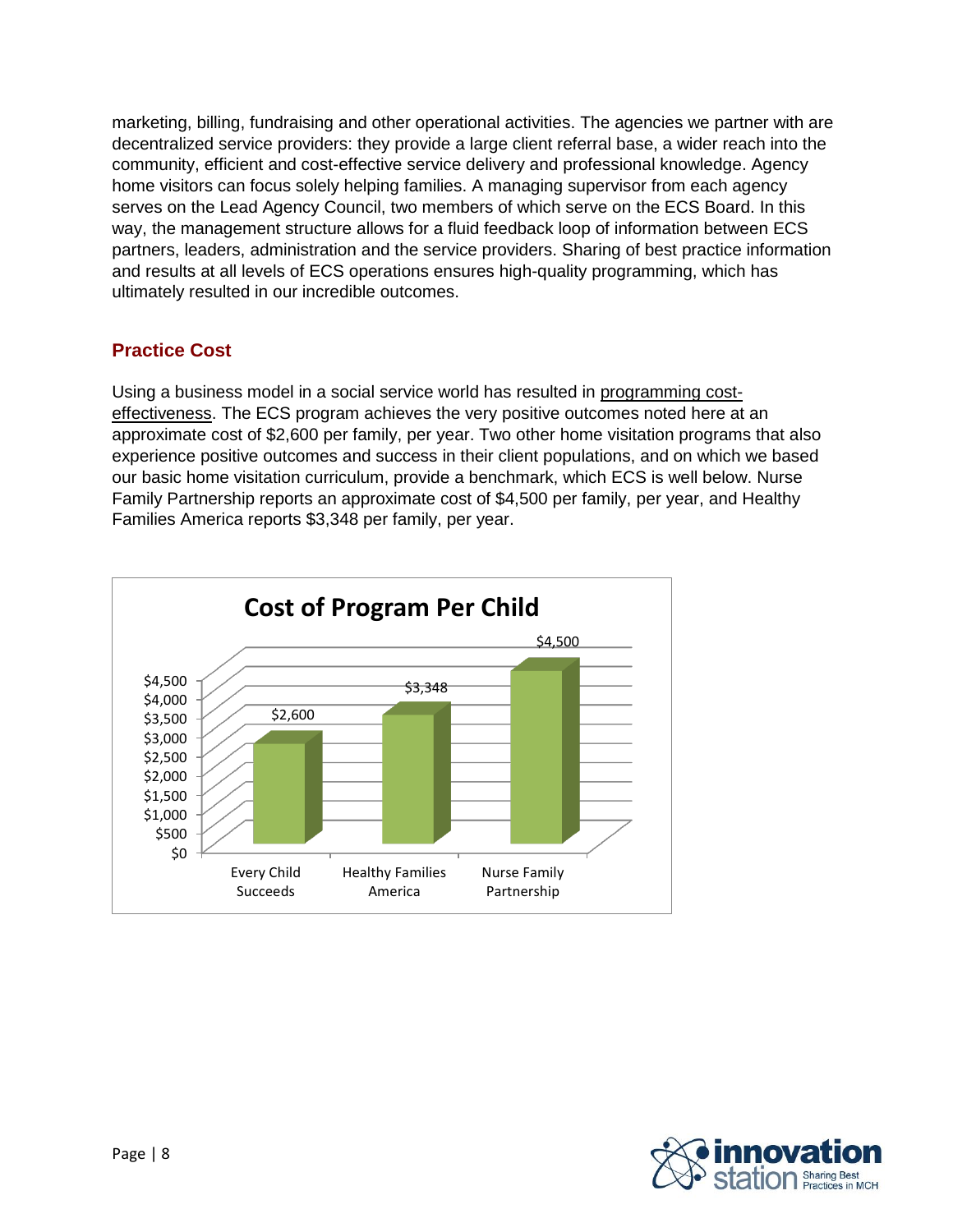| <b>Budget</b>                       |                                           |                                                                                            |              |  |  |  |
|-------------------------------------|-------------------------------------------|--------------------------------------------------------------------------------------------|--------------|--|--|--|
| <b>Activity/Item</b>                | <b>Brief Description</b>                  | Quantity                                                                                   | <b>Total</b> |  |  |  |
| <b>Home Visiting</b>                | Regular home visits following<br>protocol | 30,000 Visits                                                                              | \$4,692,000  |  |  |  |
| <b>Moving Beyond Depression</b>     | In Home Cognitive Behavioral<br>Therapy   | <b>Three</b><br>therapists,<br>clinical<br>supervision,<br>mileage and<br>program<br>costs | \$550,500    |  |  |  |
| <b>Community Health Worker</b>      | <b>Prenatal Service Coordination</b>      | Two<br>Community<br>Health<br>Workers,<br>mileage and<br>program<br>costs                  | \$265,000    |  |  |  |
| <b>Total Amount:</b><br>\$5,507,500 |                                           |                                                                                            |              |  |  |  |

## **Practice Timeline**

### *A business community concerned about the dearth of ready employees*

From inception, the local business community has influenced ECS, with Board members serving and leading from Procter & Gamble, Kroger, Macy's (Federated), Fifth Third Bank and others. These leaders came together in 1997 in response to an Annie Casey Foundation report of the 50 most populace cities that showed Cincinnati in the bottom rung on key indicators of child well-being, including but not limited to teen pregnancy and juvenile justice. Moreover, they were concerned about employees entering the workforce without the proper skills. They became champions of early childhood intervention in part because the ultimate return on investment is a ready workforce.

Corporate leaders made certain ECS would operate under a strict and efficient business model. As a result ECS has a strong infrastructure, effective leadership and provides an impressive ROI for its families, the community and its generous investors. As part of this business model, ECS provides home visitation services through contracts with 14 local health and social service agencies. Using a decentralized service delivery system to hire, train and supervise our 125 home visitors ensures that services are provided in a cost-efficient way. These agencies are able to maintain the highest standards of program execution, data collection and analysis.

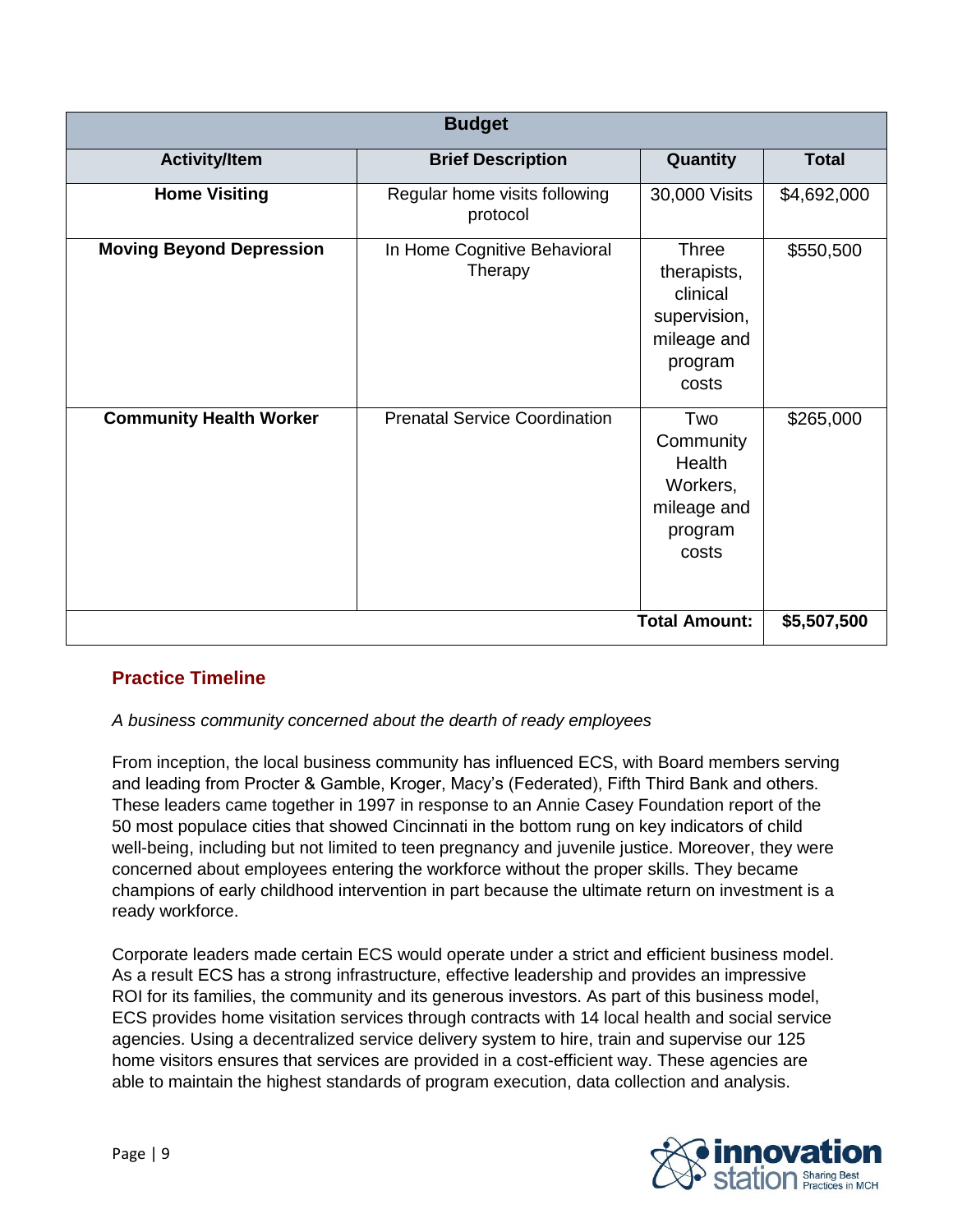Participating organizations include one hospital, St. Elizabeth Medical Center, and various social services groups with compatible missions.

#### *Funding from Welfare Reform*

At the same time, there were significant savings from Welfare Reform that enabled a shift in funding towards prevention. Both Ohio and Kentucky used these funds initially to support Every Child Succeeds.

*See project contact for more details on the practice timeline.* 

## **Resources Provided**

#### *[www.everychildsucceeds.org](http://www.everychildsucceeds.org/)*

### **Lessons Learned**

Through a focused effort we have been able to adhere to our implementation plan. However, there have been a number of challenges. These include external forces from funders and political entities that sometimes both added to the overall burden of the data collection and practice objectives or steered the organization in directions that were not fully consistent with its aims. We have had to be especially vigilant to resist these efforts through education and rigorous data collection which documents the outcomes of the home visiting intervention and demonstrates the problems associated with drift.

In ten years of operating through extensive collaboration, ECS and its partner organizations have adopted a culture of openness, accountability and a willingness to give up some autonomy at times. A key to our success has been mutual alignment to a common goal. Communication is vital and so we maintain monthly meetings with our service provider agencies, publish a monthly newsletter featuring our partners, and make sure partners are represented on the Board. With so many points of view, the leadership team must make decisions based on evidence. Through science, evaluation and the collection and analysis of data, we have ample, strong evidence to consider. We make decisions impartially, for the purpose of meeting our goals. Finally, we make sure all parties are recognized for their contributions. Adopting these principles has enabled us to see dramatic, continued improvements in outcomes among the target population.

In 20 years of operating through extensive collaboration, ECS and its partner organizations have adopted a culture of openness, accountability and a willingness to give up some autonomy at times. A key to our success has been mutual alignment to a common goal. Communication is vital and so we maintain monthly meetings with our service provider agencies, publish a monthly newsletter featuring our partners, and make sure partners are represented on the Board. With so many points of view, the leadership team must make decisions based on evidence. Through science, evaluation and the collection and analysis of data, we have ample, strong evidence to consider. We make decisions impartially, for the purpose of meeting our goals. Finally, we make sure all parties are recognized for their contributions. Adopting these principles has enabled us to see dramatic, continued improvements in outcomes among the target population.